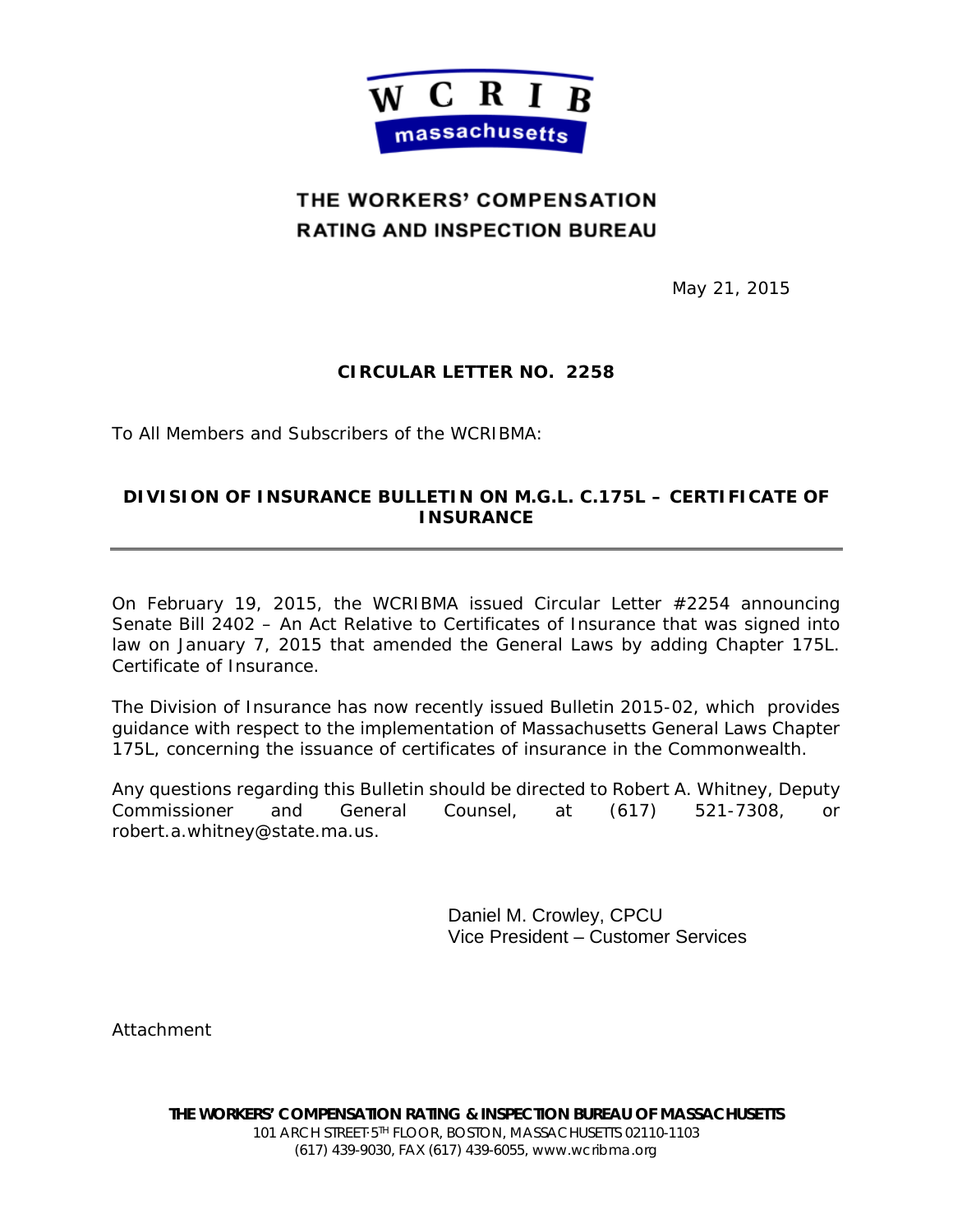The Official Website of the Office of Consumer Affairs & Business Regulation (OCABR)

### **Consumer Affairs and Business Regulation**

2015 DOI Bulletin 2015-02; Issued May 8, 2015<br>▲ Home > Insurance > Providers And Producers > DOI Regulatory Information > DOI Regulatory Bulletins > 2015 DOI Bulletins > Bulletin 2015-02; Issued May 8, 2015

### **Bulletin 2015-02; Implementation of Massachusetts General Laws Chapter 175L, Concerning Certificates of Insurance; Issued May 8, 2015**

#### **BULLETIN 2015-02**

| To:   | Insurance Companies Offering Insurance Policies in Massachusetts and Insurance Producers        |
|-------|-------------------------------------------------------------------------------------------------|
| From: | Daniel R. Judson, Commissioner of Insurance                                                     |
| Date: | May 8, 2015                                                                                     |
| Re:   | Implementation of Massachusetts General Laws Chapter 175L, Concerning Certificates of Insurance |

The Division of Insurance ("Division") issues Bulletin 2015-02 ("Bulletin") to provide guidance with respect to the implementation of Massachusetts General Laws Chapter ("Chapter") 175L, concerning the issuance of a certificates of insurance in the Commonwealth.

**\_\_\_\_\_\_\_\_\_\_\_\_\_\_\_\_\_\_\_\_\_\_\_\_\_\_\_\_\_\_\_\_\_\_\_\_\_\_\_\_\_\_\_\_\_\_\_\_\_\_\_\_\_\_\_\_\_\_\_\_\_\_\_\_\_\_\_\_\_\_\_\_\_\_\_\_\_\_**

#### *Background and Summary*

Chapter 175L becomes effective on April 7, 2015. The purpose of this law is to regulate and standardize the practice of using certificates of insurance. Chapter 175L defines a certificate of insurance as "a document or instrument, regardless of how titled or described, that is prepared or issued by an insurer or insurance producer as evidence of property or casualty insurance coverage. The term shall not include a policy of insurance, insurance binder, policy endorsement or automobile insurance identification or information card." Chapter 175L explicitly regulates certificates of insurance for the first time in Massachusetts.

Chapter 175L codifies that the long-time rule that insurance certificates may not modify the terms or conditions of the underlying insurance policies that they evidence. In this regard, Chapter 175L requires that all certificates of insurance must be both true and accurately reflect the policy they represent, and mandates that no one may knowingly prepare, issue or require the issuance of a certificate of insurance that contains any false or misleading information or that alters, amends or extends the coverage provided by the underlying referenced policy. This law applies to all certificates issued in connection with property, operations or risks located in Massachusetts, regardless of where the certificate holder, policy holder, insurer, or insurance agent is located.

 A certificate of insurance that violates the requirement of Chapter 175L will be deemed to be null and void. Under the law, the Commissioner of Insurance ("Commissioner") is authorized to examine and investigate the activities of any person that the Commissioner reasonably believes has been or currently is engaged in an act prohibited by Chapter 175L. Additionally, Chapter 175L grants the Commissioner the authority to enforce the law by imposing a fine of up to \$500 per violation.

### *Key Provisions of Chapter 175L*

- A certificate of insurance encompasses any document or instrument evidencing property or casualty insurance coverage issued by an insurer or insurance producer;
- A certificate of insurance may not "amend, extend or alter the coverage afforded by the policy it evidences;"
- A certificate cannot create any new or additional rights outside the referenced policy;
- No one may knowingly prepare, issue, request or require any false or misleading information in the certificate of insurance concerning the policy;
- No one may prepare, issue, request or require certificate of insurance that purports to affirmatively or negatively reference insurance outside the coverage provided by the underlying policy;
- A certificate of insurance may not warrant that any insurance or indemnification requirements of a contract are fulfilled by the underlying policy of insurance;
- A cancellation notice reference on the certificate of insurance does not create any right to receive notice of cancellation, non-renewal or material changes to a policy unless the terms of the policy or endorsement so provide.

The Division suggests that producers and others that prepare certificates of insurance establish specific procedures to ensure that all certificates of insurance that are issued accurately evidence the property or casualty insurance coverage at issue, and do not alter, amend or extend the coverage provided by the underlying referenced policies. In this regard, the Division further notes that Chapter 175L extends the jurisdictional authority of the Commissioner to third parties and prohibits such third parties from requesting or requiring that a Certificate of Insurance contain false or misleading coverage.